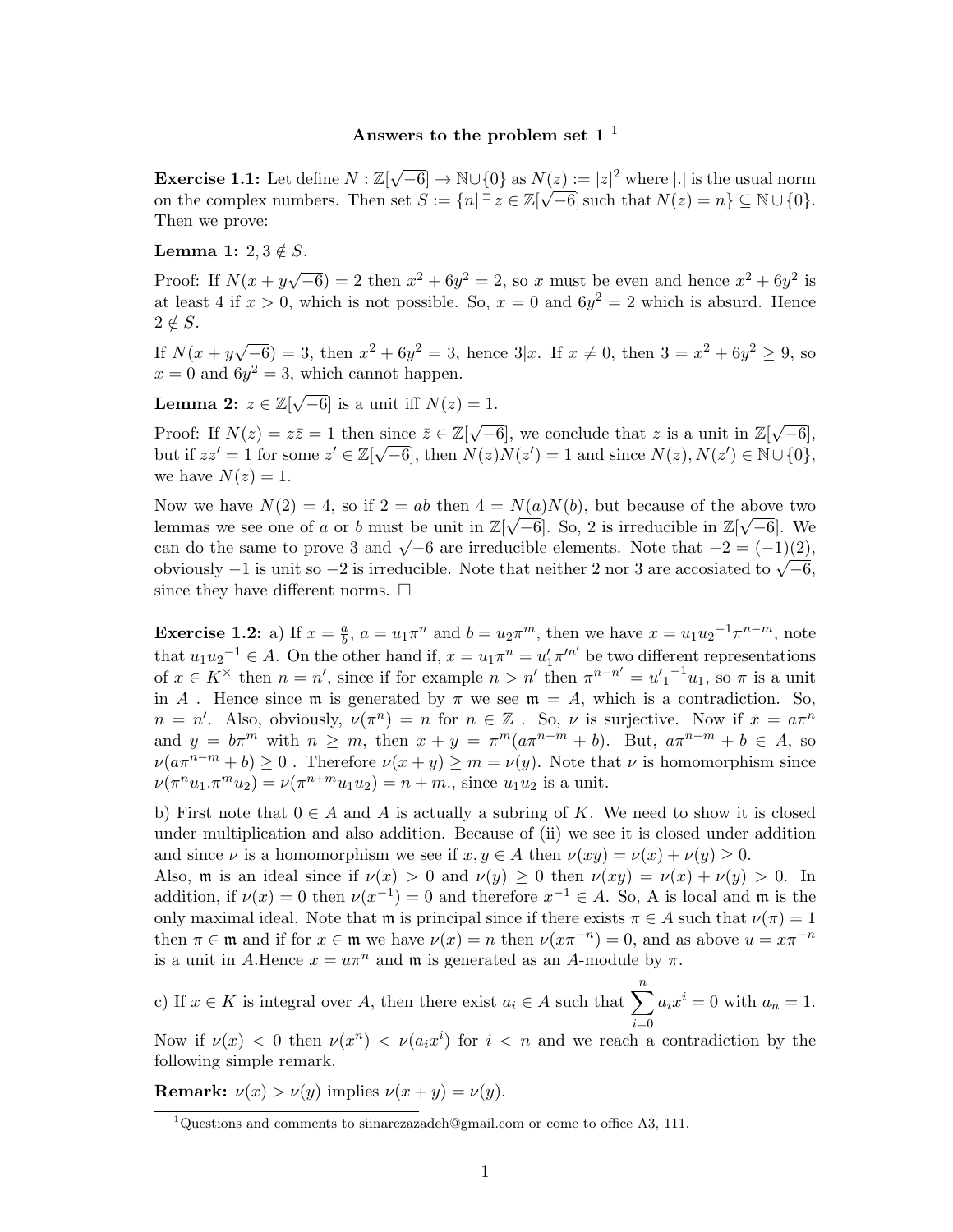Proof:  $\nu(x+y) = \nu(y) + \nu(1+\frac{x}{y})$ , but  $1+\frac{x}{y}$  does not belong to m since  $\nu(\frac{x}{y})$  $\frac{x}{y}) > 0$ and therefore  $\frac{x}{y} \in \mathfrak{m}$  and  $1 + \frac{x}{y} \notin \mathfrak{m}$ , so  $\nu(1 + \frac{y}{y}) = 0$ . Hence, since  $\nu(x) < 0$  we have  $\nu(\sum_{n=1}^{n}$  $i=0$  $a_i x^i$  =  $v(x^n)$  < 0, but  $\nu(\sum_{n=1}^{\infty}$  $i=0$  $a_ix^i$ ) =  $\nu(0)$  =  $+\infty$ .  $\square$ 

Exercise 1.3: a) The addition and multiplication can be defined formally as follow: if  $A = \sum$ i∈Z  $a_i T^i, B = \sum$ i∈Z  $b_i T^i$  then  $A + B = \sum$ i∈Z  $(a_i + b_i)T^i$ . Also  $AB := \sum$ i∈Z  $c_iT^i$ , where  $c_k = \sum$ i∈Z  $a_i b_{k-i}$ . Note that if  $a_i = b_i = 0$  for  $i < N$ , then  $a_i + b_i = 0$  for  $i < N$  and also  $c_k = 0$  for  $k < 2N$ . Now we try to prove  $k((T))$  is a field. We just need to prove any non-zero element in  $k((T))$  has an inverse. Every element of  $k((T))$  can be written like  $T^n f$  such that  $f = \sum$  $i \geq 0$  $a_i T^i$ ,  $a_0 \neq 0$  and  $n \in \mathbb{Z}$ . But obviously  $T^n$  is invertible for any  $n \in \mathbb{Z}$ , since  $T^{n}T^{-n} = 1$  and  $T^{-n} \in k((T))$ , so we just need to prove if  $f = \sum$  $i \geq 0$  $a_i T^i$  is invertible. Set  $g = \sum$  $b_i T^i$ , we want to find  $b_i$ 's such that  $fg = 1$ . But this exactly means,

 $i \geq 0$ 

$$
a_0b_0 = 1
$$
  
\n
$$
a_0b_1 + a_1b_0 = 0
$$
  
\n
$$
a_0b_2 + a_1b_1 + a_2b_0 = 0
$$
  
\n
$$
\vdots
$$
  
\n
$$
a_0b_n + a_1b_{n-1} + a_2b_{n-2} + \dots + a_nb_0 = 0
$$
  
\n
$$
\vdots
$$

Now, since  $a_0 \neq 0$  from the first equation we have  $b_0 = a_0^{-1}$ , from the second equation we find  $b_1 = a_0^{-1}(-a_1b_0)$ , and so inductively we would find  $b_n$  for every n.

Alternatively, one can write  $f = \sum$  $i \geq 0$  $a_i T^i = 1-g$  where  $g \in (T)$ . In this case,  $\sum$  $i \geq 0$  $g^i$  would

be the inverse of  $1 - g$ . Note that if  $g \notin (T)$  then  $f = \sum$  $i \geq 0$  $g^i$  would not belong to  $k((T))$ .

b) Define the valuation  $\nu : k((T))^\times \to \mathbb{Z}$  as  $\nu(f) = k$  where  $f = \sum$  $i \geq k$  $a_i T^i$  where  $a_k \neq 0$ .

And also set  $\nu(0) = +\infty$ . Then obviously  $\nu : k((T))^{\times} \to \mathbb{Z}$  is a homomorphism and it satisfies the conditions (i) and (ii) of the Exercise 1.2.

Note that  $\nu(f) \geq 0$  iff  $f \in k[[T]]$ , so because of 1.2 b)  $k[[T]]$  is a valuation ring, and also  $\mathfrak{m} = (T)$ . So, the residue field would be  $k[[T]]/(T)$  which is obviously  $k$ .  $\Box$ 

Exercise 1.4: a) We know that since  $A \subseteq B$  is an integral extension, there exists a prime ideal q of  $Spec(B)$  such that  $\mathfrak{q} \cap A = \mathfrak{p}$ , so  $\mathfrak{p} \subseteq \mathfrak{q}$ , and hence  $\mathfrak{p}B \subseteq \mathfrak{q}$ .

b) Set  $S = A - \mathfrak{p}$  and consider it as a multiplicative closed subset of K, then we have:

$$
S^{-1}(\mathfrak{a} B \cap A) = S^{-1}(\mathfrak{a} B) \cap S^{-1}(A) = S^{-1}(\mathfrak{a}) S^{-1}(B) \cap S^{-1}(A)
$$